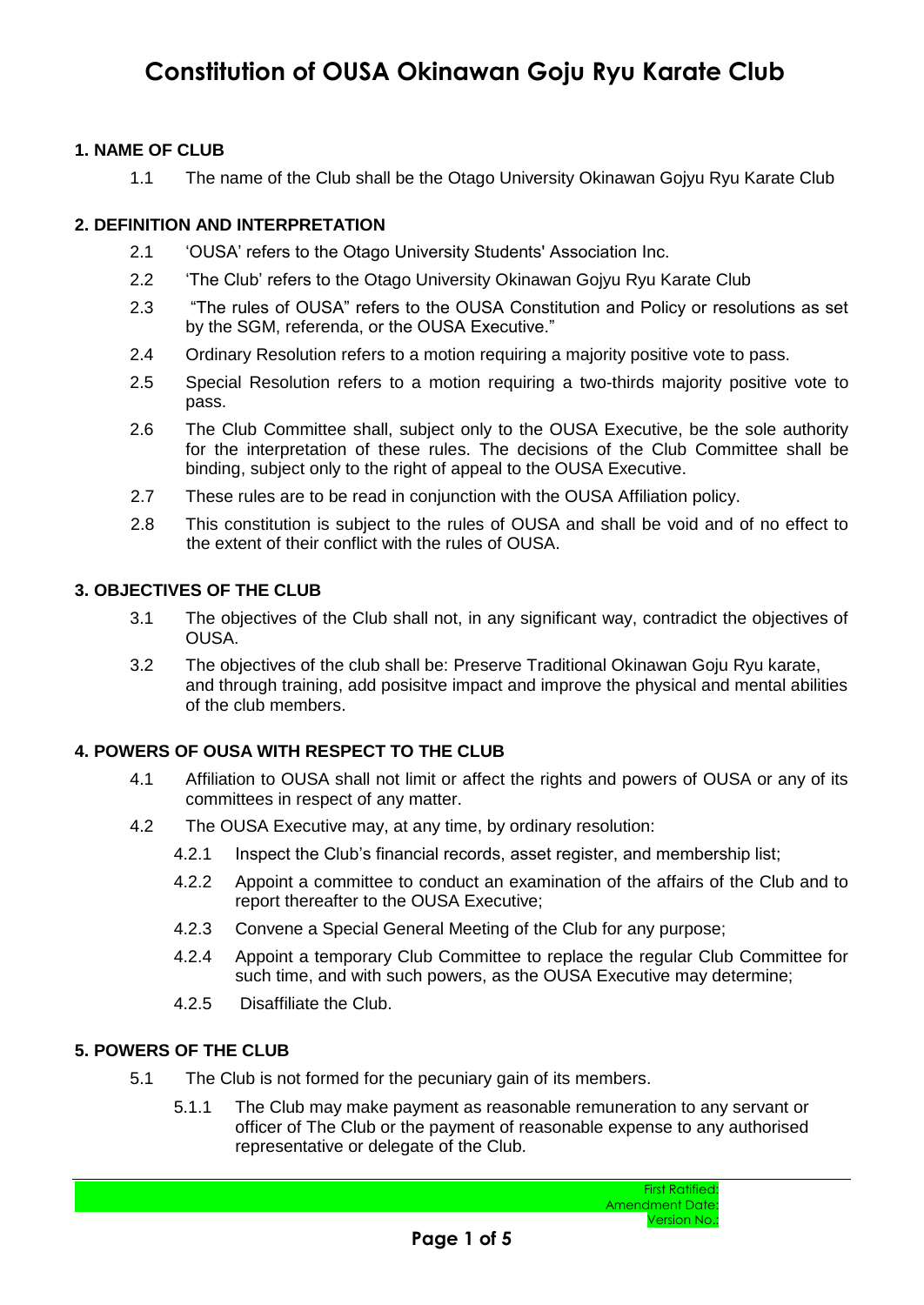5.1.2 Reasonable remuneration shall not exceed market rates for the provision of equivalent goods or services.

#### **6. AFFILIATION**

- 6.1 The Club shall be affiliated to OUSA.
- 6.2 The Club and its members present and future shall be bound by the rules of OUSA, and every such Club and all such members shall be so bound in all respects. Where the OUSA constitution is not expressly mentioned in the constitution of the Club, the provisions of the OUSA constitution shall be read into the document.
- 6.3 The Club's affiliation to OUSA shall automatically lapse if The Club fails or ceases to comply with the OUSA Affiliation Policy or Section 18 of the OUSA Constitution and Rules.
- 6.4 The Club shall not become affiliated to or in any way connected with any other organisation without the consent of the OUSA Executive.
	- 6.4.1 Any affiliation to any other body entered into without the OUSA Executive's consent shall be null and void.
- 6.5 The Club is also affiliated to the International Okinawan Goju-Ryu Karate-Do Federation (IOGKF) through its national affiliate the Okinawan Goju-Ryu Karate-Do Federation of New Zealand (IOGKFNZ)

#### **7. LIABILITIES INCURRED BY THE CLUB**

- 7.1 The Club shall not enter into any loan agreement of a value greater than NZ\$1000 without approval by ordinary resolution of the OUSA Executive.
- 7.2 OUSA shall not be responsible for any liabilities or debts incurred by the Club.

#### **8. MEMBERSHIP**

- 8.1 The Club shall, in normal circumstances, have no less than 75% of total membership comprised of OUSA/OPSA members.
- 8.2 The Club shall in normal circumstances have no less than ten members.
- 8.3 Membership of the Club shall be open to all members of OUSA/OPSA.
- 8.4 Membership can be restricted to a subsection of OUSA/OPSA members provided that the restrictions do not contravene the laws of New Zealand.
- 8.5 Persons shall become members of the Club when an application for membership is given in writing to the Club Committee and accompanied with the annual subscription fee (if applicable).
- 8.6 The Club shall only levy upon its members such fees or subscriptions as have been ratified by the AGM of the Club.
- 8.7 Any member of the Club who does not pay any required subscription within one calendar month of joining shall not be permitted to exercise the privileges of membership until the subscription is paid.
- 8.8 Membership shall be deemed to continue until a formal resignation is received by the Club Committee or by the end of the calander year.
- 8.9 A club member may not be suspended or expelled unless the committee resolves to do so by special resolution.

First Ratified: Amendment Date: Version No.: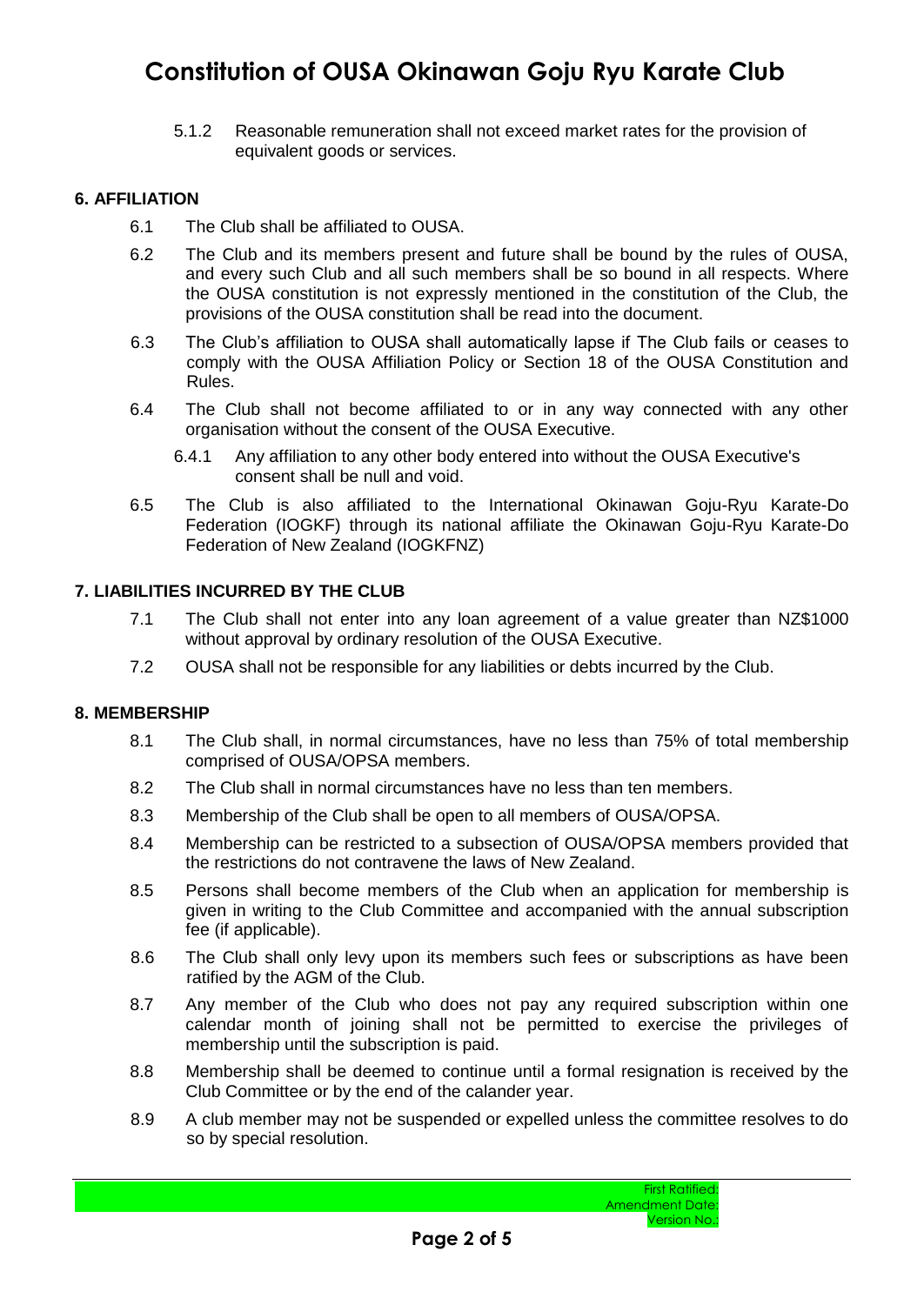- 8.9.1 The suspended member will be relieved of any powers and responsibilities and is not permitted to attend club activities.
- 8.9.2 A special general meeting must be called within three months to expel the member or the suspension lapses.
- 8.10 The following procedure must be used to expel a club member:
	- 8.10.1 Written notice of any meeting regarding the expulsion and of the basic allegations and charges against the member must be received in person 30 days prior to the meeting taking place.
	- 8.10.2 That a special general meeting is called which the member to be expelled may attend in person, or submit in written form, grounds for his or her defence.
	- 8.10.3 The motion to expel a club member must be passed by special resolution.
	- 8.10.4 That the member is informed in writing of the decision of the meeting and the length of his or her expulsion.
- 8.11 Where a member of the Club is expelled, that member shall have the right of appeal to the OUSA Executive.

#### **9. ANNUAL GENERAL MEETING (AGM)**

- 9.1 The Annual General Meeting (AGM) of the Club shall be held during the month of September at such time and place as the Club Committee shall decide.
- 9.2 The AGM shall be held for the following purposes:
	- 9.2.1 To receive, from the Club Committee, a report of the proceedings of the previous year and a statement of the Club accounts;
	- 9.2.2 To elect the officers of the Club Committee for the following year;
	- 9.2.3 To conduct any general business.
- 9.3 The Secretary, or in their absence any member appointed by the meeting, shall be chair of the meeting.
- 9.4 Every motion shall be moved by one Club member and seconded by another.
- 9.5 Every member present shall be entitled to one vote,
	- 9.5.1 In the case of an equality of votes the Chair shall have a second or casting vote.
- 9.6 The quorum shall be 20 per cent of the Club's total members or 6 members, whichever is greater.
- 9.7 At least 14 days notice of the AGM shall be given to all members, by posting a notice to all club members, and/or email correspondence.
	- 9.7.1 The notice shall include an agenda of business to be conducted at the AGM.

### **10. SPECIAL GENERAL MEETINGS AND NO CONFIDENCE VOTES**

- 10.1 The Club Committee on their own behalf or on the signed request of a quorum of members may at any time call a Special General Meeting.
	- 10.1.1 If the Club Committee does not call a meeting within 14 days of receiving such a request, the requestors may themselves call a Special General Meeting.
	- 10.1.2 Notice of a Special General Meeting shall be given in the manner described above for an AGM.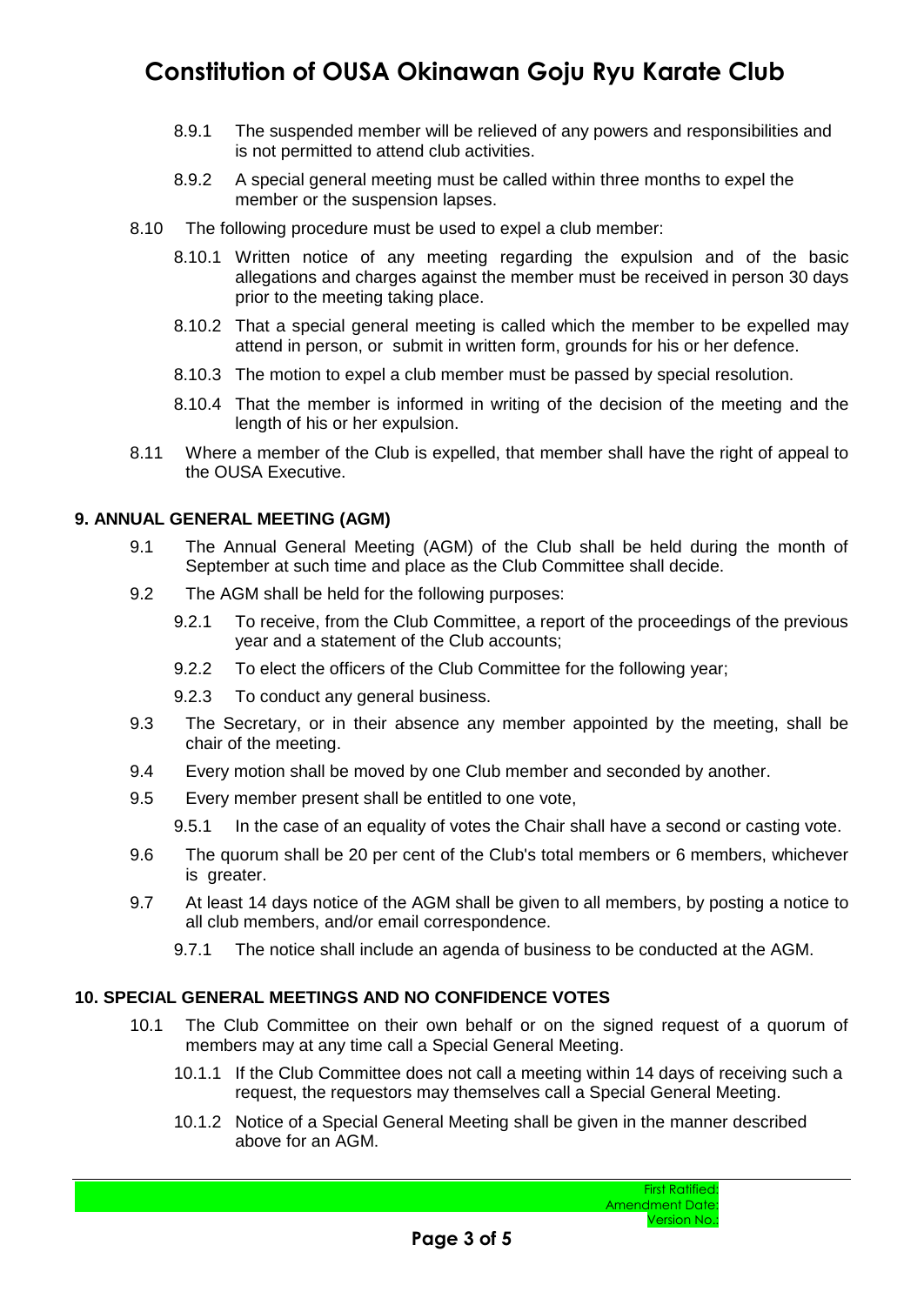- 10.2 The conduct, voting procedures and quorum of a Special General Meeting shall be the same as those prescribed for the AGM.
- 10.3 At any Special General Meeting a motion of no confidence in the Club Committee, or any member thereof, may be passed by special resolution provided that 14 days notice of such intention has been given.
	- 10.3.1 On the passing of such motion, the Committee member shall be deemed to have resigned and the meeting shall then have the power to, and may proceed to, elect a new Committee member to the vacant position (s).
	- 10.3.2 Such new member shall hold office until the next AGM.

#### **11. CLUB OFFICERS AND THEIR ELECTION**

- 11.1 The management and control of the Club shall be deputed to the officers of the club who represent the Committee of the Club.
- 11.2 The Committee of the Club shall consist of a maximum of (5) people, being President, Secretary, Treasurer, Socail representatives (max 2) all of whom shall be elected at the Annual General Meeting.
- 11.3 Every candidate for office shall be nominated at the meeting by one member of the Club and seconded by another.
- 11.4 Every member present at the meeting shall be entitled to one vote.
- 11.5 In the event of two or more candidates receiving an equal number of votes, the chair of the meeting shall have a second or casting vote.
- 11.6 The Club Officers shall hold office for one year following their appointment or until an officer resigns.
	- 11.6.1 Such resignation shall be effective immediately upon receipt in writing by the committee.
	- 11.6.2 If a vacancy on the Club Committee occurs during the year, providing that a quorum remains, the Club Committee may appoint any member to fill such a vacancy, unless it has occured due to a no confidence vote.
	- 11.6.3 If a vacancy occurs due to a no confidence vote then section 10 of this constitution applies.

#### **12. THE CLUB COMMITTEE**

- 12.1 The Club Committee shall have full power at its meetings to deal with all matters relating to the objectives of the Club.
	- 12.1.1 Any matters relating to the interpretation of these rules;
	- 12.1.2 Except where power is vested in the Club at a general meeting.
- 12.2 All decisions shall be valid and binding on the members, only so far as they do not conflict with these rules, the rules of OUSA, or decisions of the OUSA Executive.
- 12.3 The Club Committee shall meet at such times as it deems fit.
- 12.4 One member of the Club Committee shall be elected to represent the Club on the OUSA Affiliated Clubs Council.